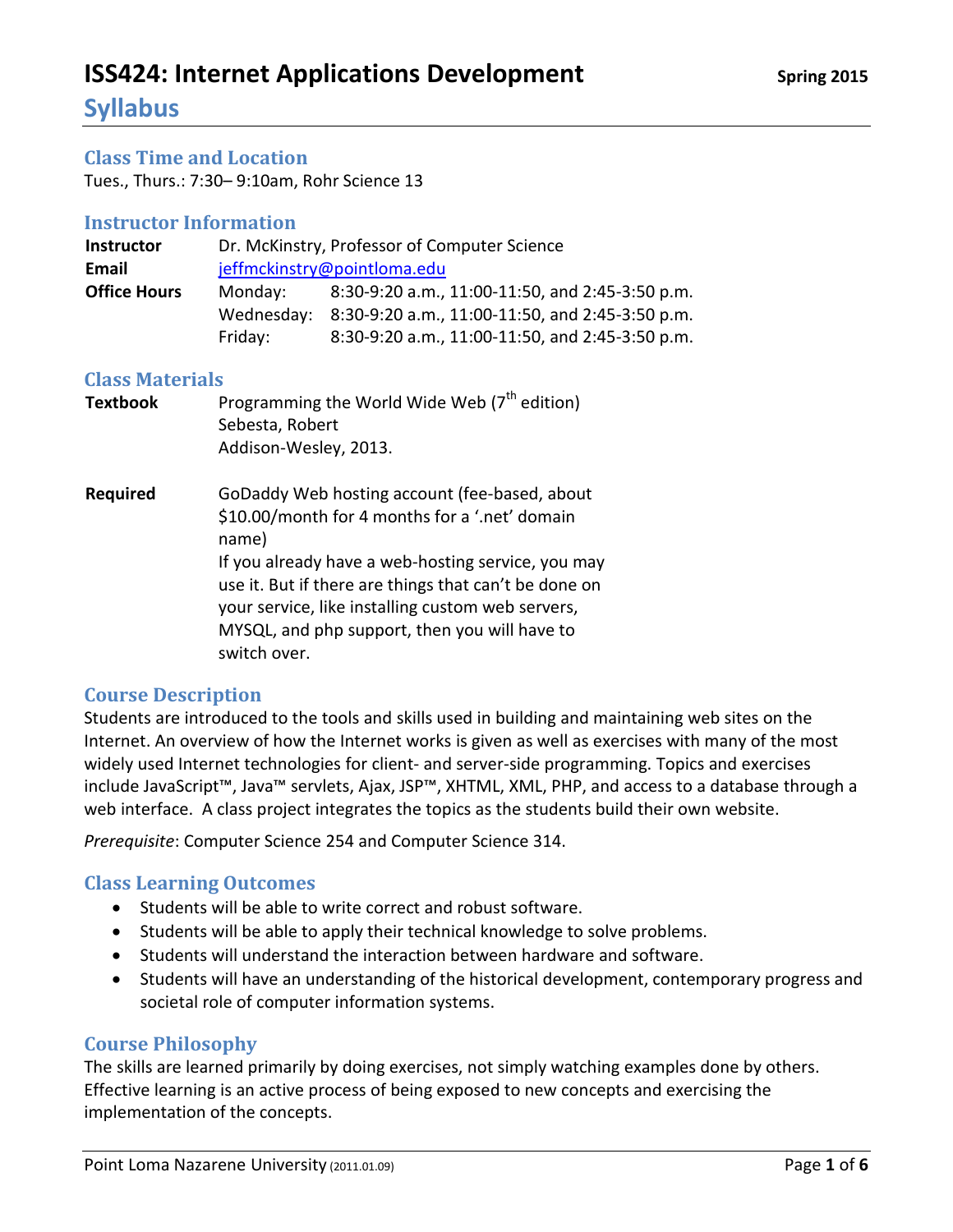### **Syllabus**

Individual concepts are **learned** (mastered as opposed to memorized) by thinking and working through numerous examples and exercises which involve these concepts; by this process the concepts become familiar and less abstract.

The instructor is responsible for overall planning, for directing instructional activities, and for evaluation of student achievement.

You are ultimately responsible for your own achievement. For example, you are responsible for meeting all scheduled activities of the course, such as class meetings, problem assignments, lab assignments, quizzes, and midterm and final presentations of your class project. You are also responsible for regular work outside of class in preparation for class lectures and discussions.

### **Grading Policies**

### **Grading Distribution**

| <b>Item</b>                       |       | <b>Points</b> |
|-----------------------------------|-------|---------------|
| Quizzes                           |       | 20%           |
| Exercises                         |       | 20%           |
| Mid-Term Project Presentation     |       | 25%           |
| <b>Final Project Presentation</b> |       | 35%           |
|                                   | Total | 100%          |

### **Grading scale.**

|                |             | (87.5, 90)   | (77.5, 80)   | (67.5, 70)   |
|----------------|-------------|--------------|--------------|--------------|
|                | [92.5, 100] | [82.5, 87.5] | [72.5, 77.5] | [62.5, 67.5] |
| $\blacksquare$ | [90, 92.5]  | [80, 82.5]   | [70, 72.5]   | [60, 62.5]   |

**Grade components**. The grade components are quizzes, homework exercises, a semester website project that integrates the homework exercises, and project presentations at the midpoint and endpoints of the semester.

- **Late work**. A written assignment or computer assignment is late if it is not received by class time on the due date. Late work is accepted up to 1 week from the due date, and is penalized 30%.
- **Accuracy of solutions**. Quiz questions and assigned exercises must be formulated carefully in terms of words and notations used in the course. Credit is determined by the degree to which answers and solutions respond to the specific question or problem stated. Maximize your credit by learning the language and notation of the course.
- **Electronic Assignments**. Assignments sent in as attachments must be prepared in a style suitable for grading. The following guidelines are used to determine credit:
	- o The organization must be easy to follow
	- o The formatting must enhance the organization
	- $\circ$  Complete solutions must be written for problems (not just answers); answers must be clearly indicated
	- o Use complete sentences to answer questions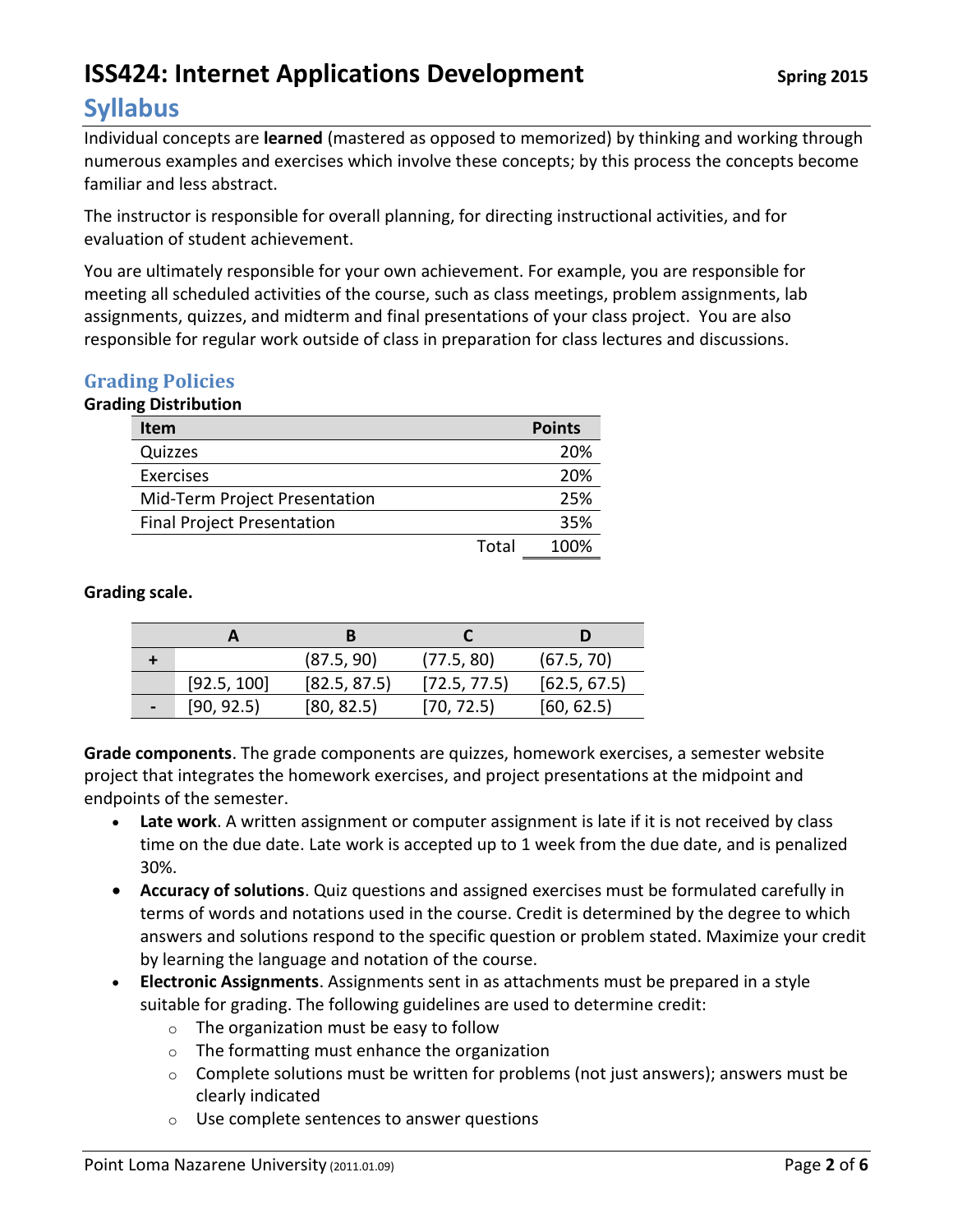### **Syllabus**

- **Coding Guidelines.** Coding should conform to the guidelines as exemplified in the textbook and by the instructor. The following guidelines are also important
	- o Use self-descriptive file-names
	- o Use self-descriptive variable names
	- $\circ$  Make appropriate use of comments in the coding to help organize the coding and help explain logic or flow. If you were to use your coding as an example to someone you were teaching or tutoring, the coding with comments should help the novice understand your work clearly.
	- $\circ$  Use spacing appropriately so that the coding is easy to read. Jumbled coding without proper spacing within a line or spacing between lines will negatively affect your grade.
- **Semester Project**. Each student will be working on a project throughout the semester. The project will involve the creation of a personal website where the skills being taught are incrementally implemented into the website development.
	- $\circ$  50% of the grade will be based on the student's ability to implement the skills in a technically accurate and appropriate manner.
	- $\circ$  50% of the grade will be based on a student's ability to make the site visually appealing and easy for a user to navigate and use
		- Avoid the need for scrolling vertically and horizontally
		- Reduce the number of clicks as much as possible
		- Use text and background color schemes that are easy on the eye and not distracting
- **Mid-Term and Final Presentations**. At the middle and end of the semester, each student will present her project to the class, providing a visual presentation of the website development and providing a technical explanation of her work. No presentation shall be missed without prior consent or a well documented emergency beyond your control. A score of zero will be assigned for a presentation that is missed without prior consent or a well documented emergency beyond your control. Students will sign-up for a presentation time-slot and this schedule will be made public to the class.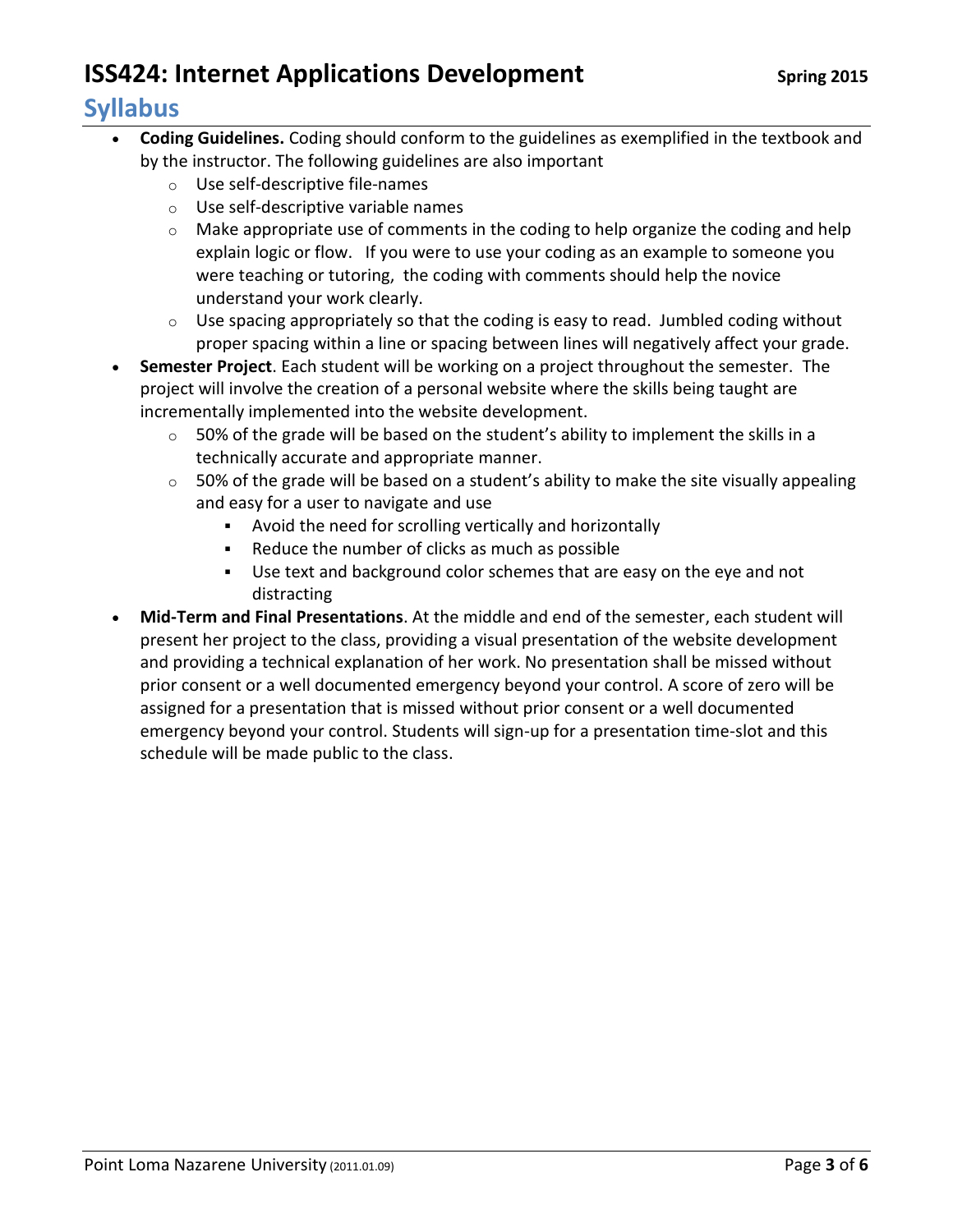### **Syllabus**

### **Attendance Policy**

Attendance is expected at each class section. In the event of an absence you are responsible for the material covered in class and the assignments given that day.

Regular and punctual attendance at all classes in which a student is registered is considered essential to optimum academic achievement. Therefore, regular attendance and participation in each course are minimal requirements to be met. There are no allowed or excused absences except when absences are necessitated by certain university-sponsored activities and are approved in writing by the Provost. Whenever the number of accumulated absences in a class, for any cause, exceeds ten percent of the total number of class meetings, the faculty member has the option of filing a written report to the Vice Provost for Academic Administration which may result in de-enrollment, pending any resolution of the excessive absences between the faculty member and the student. If the date of de-enrollment is past the last date to withdraw from a class, the student will be assigned a grade of W or WF (no grade). There are no refunds for courses where a de-enrollment was processed (see catalog for full text).

### **Class Enrollment**

It is the student's responsibility to maintain his/her class schedule. Should the need arise to drop this course (personal emergencies, poor performance, etc.), the student has the responsibility to follow through (provided the drop date meets the stated calendar deadline established by the university), not the instructor. Simply ceasing to attend this course or failing to follow through to arrange for a change of registration (drop/add) may easily result in a grade of "**F**" on the official transcript.

### **Academic Accommodations**

While all students are expected to meet the minimum academic standards for completion of this course as established by the instructor, students with disabilities may require academic accommodations. At Point Loma Nazarene University, students requesting academic accommodations must file documentation with the Disability Resource Center (DRC), located in the Bond Academic Center. Once the student files documentation, the Disability Resource Center will contact the student's instructors and provide written recommendations for reasonable and appropriate accommodations to meet the individual needs of the student. This policy assists the University in its commitment to full compliance with Section 504 of the Rehabilitation Act of 1973, the Americans with Disabilities (ADA) Act of 1990, and ADA Amendments Act of 2008, all of which prohibit discrimination against students with disabilities and guarantees all qualified students equal access to and benefits of PLNU programs and activities.

Students with learning disabilities who may need accommodations should discuss options with the instructor during the first two weeks of class.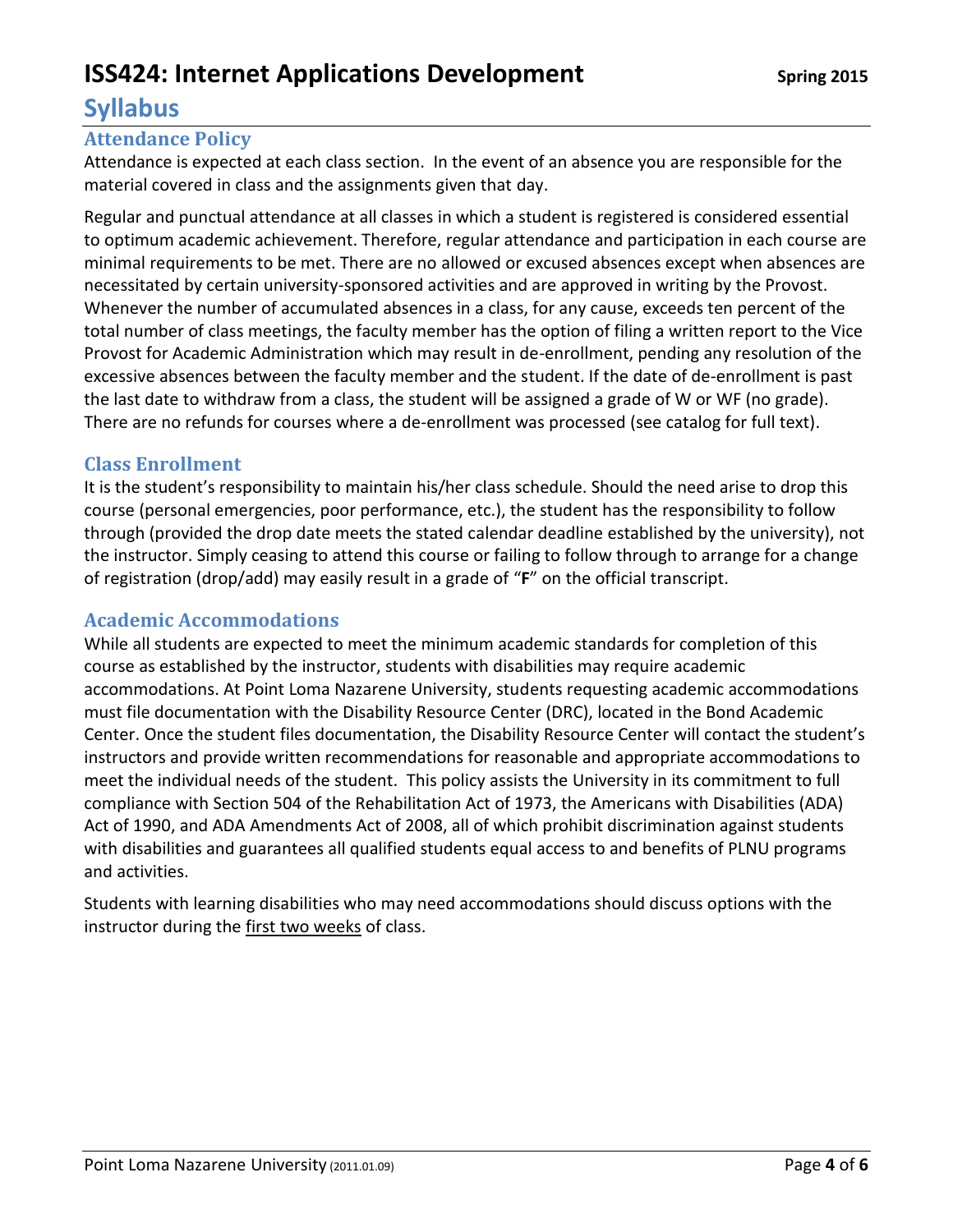### **Syllabus**

### **Academic Honesty**

The Point Loma Nazarene University community holds the highest standards of honesty and integrity in all aspects of university life. Academic honesty and integrity are strong values among faculty and students alike. Any violation of the university's commitment is a serious affront to the very nature of Point Loma's mission and purpose.

Academic dishonesty is the act of presenting information, ideas, and/or concepts as one's own when in reality they are the results of another person's creativity and effort. Such acts include plagiarism, copying of class assignments, and copying or other fraudulent behavior on examinations. For more details on PLNU's policy go to:

[http://www.pointloma.edu/experience/academics/catalogs/undergraduate-catalog/point-loma](http://www.pointloma.edu/experience/academics/catalogs/undergraduate-catalog/point-loma-education/academic-policies)[education/academic-policies](http://www.pointloma.edu/experience/academics/catalogs/undergraduate-catalog/point-loma-education/academic-policies)

A student who is caught cheating on any item of work will receive a zero on that item and may receive an "**F**" for the semester. See the PLNU Catalog for a further explanation of the PLNU procedures for academic dishonesty.

Any two or more students caught providing or submitting transmitted (shared) creative work (program code) will receive a zero for that assignment.

### **Final Exam: Date and Time**

The final exam date and time is set by the university at the beginning of the semester and may not be changed by the instructor. Only in the case that a student is required to take three exams during the same day of finals week is an instructor authorized to change the exam date and time for that particular student.